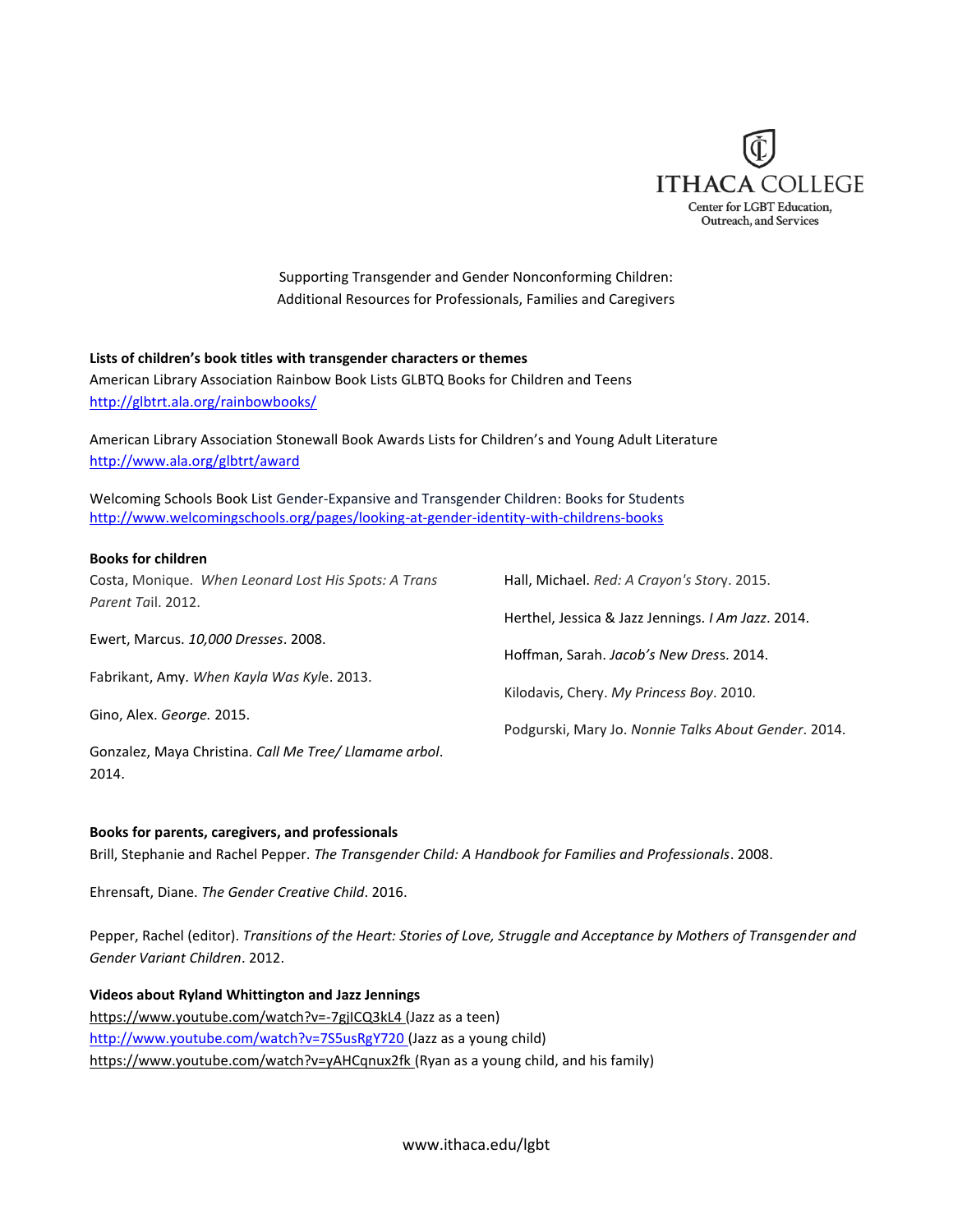# **K-12 Schools: Resources For Teachers, Administrators, and Families**

Model School District Policy on Transgender and Gender Non-Conforming Students <http://www.glsen.org/download/file/NzUwNA==>

Transgender Students in Schools: Frequently Asked Questions and Answers for Public School Boards and Staff [https://cdn-files.nsba.org/s3fs-public/reports/2016\\_Transgender\\_Guide.pdf?oMOU69muk\\_wm5xRnIlM75MnBqQ9H5o7S](https://cdn-files.nsba.org/s3fs-public/reports/2016_Transgender_Guide.pdf?oMOU69muk_wm5xRnIlM75MnBqQ9H5o7S)

# Schools In Transition: A Guide for Supporting Transgender Students in K-12 Schools [http://www.nclrights.org/wp](http://www.nclrights.org/wp-content/uploads/2015/08/Schools-in-Transition-2015.pdf)[content/uploads/2015/08/Schools-in-Transition-2015.pdf](http://www.nclrights.org/wp-content/uploads/2015/08/Schools-in-Transition-2015.pdf)

Harsh realities: The experiences of transgender youth in our nation's schools <http://www.glsen.org/learn/research/national/report-harsh-realities>

[Title IX Resource Guide,](http://www2.ed.gov/about/offices/list/ocr/docs/dcl-title-ix-coordinators-guide-201504.pdf) US Department of Education

Department of Health and Human Services, Department of Education, and Department of Justice [stopbullying.gov](http://www.stopbullying.gov/)

<http://www.glsen.org/> Lesson plans, curricula, and more

<http://welcomingschools.org/> tools for educators

<http://www.tolerance.org/> classroom resources, professional development, and publications

# **For coaches and sports-related professionals**

Developing Policies for Transgender Students on High School Teams [https://www.nfhs.org/articles/developing-policies](https://www.nfhs.org/articles/developing-policies-for-transgender-students-on-high-school-teams/)[for-transgender-students-on-high-school-teams/](https://www.nfhs.org/articles/developing-policies-for-transgender-students-on-high-school-teams/)

Guidelines for Creating Policies for Transgender Children in Recreational Sports https://www.dropbox.com/s/czdivxw8d9jpgjr/trans\_children\_in\_sports.pdf?dl=0

NCAA Inclusion of Transgender Student-Athletes [http://www.ncaapublications.com/p-4335-ncaa-inclusion-of](http://www.ncaapublications.com/p-4335-ncaa-inclusion-of-transgender-student-athletes.aspx)[transgender-student-athletes.aspx](http://www.ncaapublications.com/p-4335-ncaa-inclusion-of-transgender-student-athletes.aspx)

On the Team: Equal Opportunities for Transgender Student Athletes [http://www.nclrights.org/wp](http://www.nclrights.org/wp-content/uploads/2013/07/TransgenderStudentAthleteReport.pdf)[content/uploads/2013/07/TransgenderStudentAthleteReport.pdf](http://www.nclrights.org/wp-content/uploads/2013/07/TransgenderStudentAthleteReport.pdf)

## **Camp resources**

Gender Spectrum inclusion of transgender children at camps, sports, leagues, and other activities section <https://www.genderspectrum.org/resources/parenting-and-family-2/>

Camp Aranu'tiq, serving trans and gender variant youth<http://www.camparanutiq.org/>

## **Early childhood education**

National Association for the Education of Young Children resources including: <https://www.naeyc.org/files/yc/file/201001/LesserOnlineExtra2.pdf> [www.naeyc.org/files/yc/file/201001/LesserHandout310\\_2.pdf](file:///C:/Users/lmaurer/Dropbox/www.naeyc.org/files/yc/file/201001/LesserHandout310_2.pdf) [https://www.naeyc.org/files/naeyc/file/vop/VOP\\_Daitsman\\_Final\(1\).pdf](https://www.naeyc.org/files/naeyc/file/vop/VOP_Daitsman_Final(1).pdf)

## **For counselors and helping professionals**

Family Acceptance Project Publications, including Supportive Families, Healthy Children http://familyproject.sfsu.edu/publications

www.ithaca.edu/lgbt